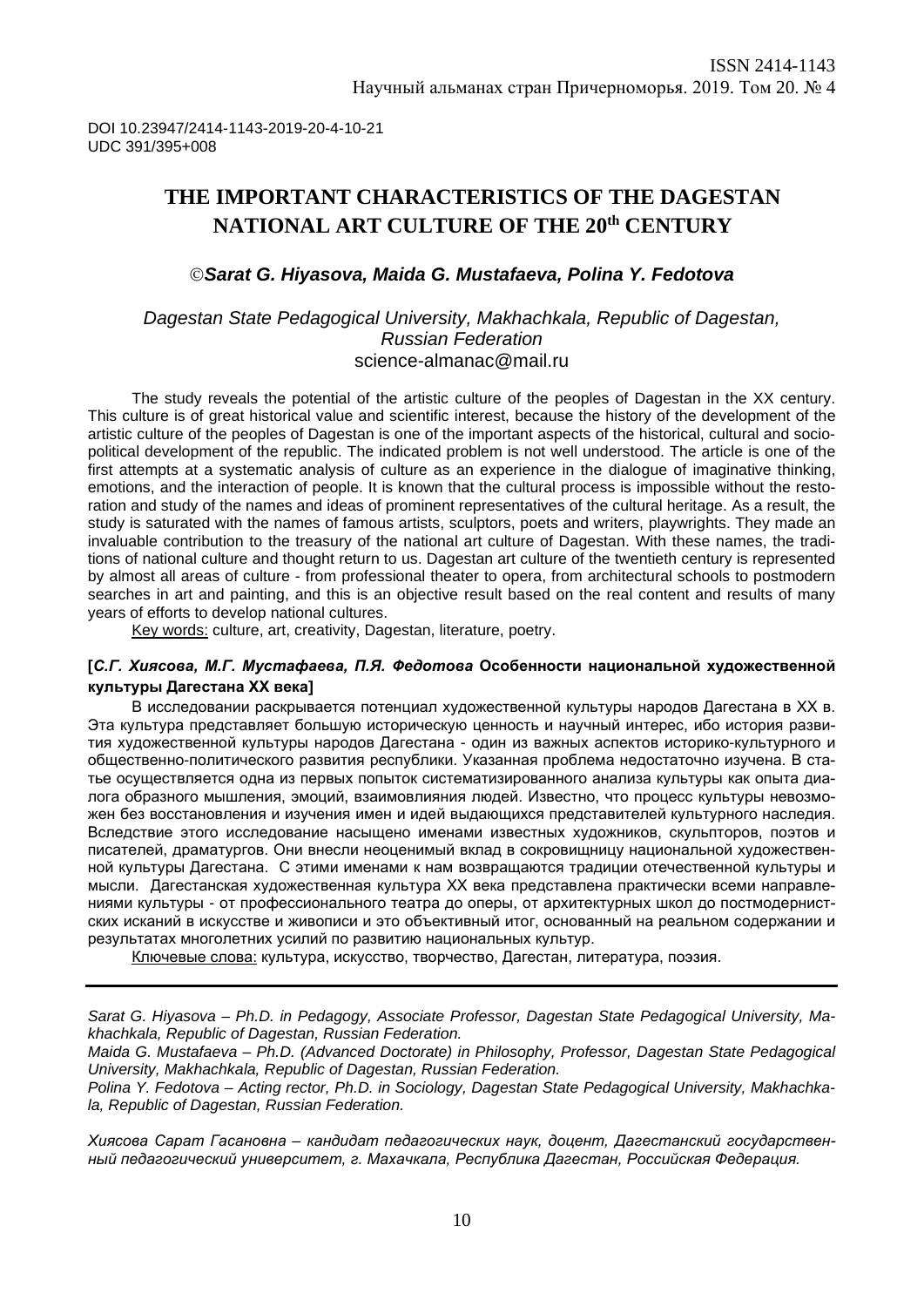*Мустафаева Маида Ганифаевна – доктор философских наук, профессор, Дагестанский государственный педагогический университет, г. Махачкала, Республика Дагестан, Российская Федерация.*

*Федотова Полина Яновна – и.о. ректора, кандидат социологических наук, Дагестанский государственный педагогический университет, г. Махачкала, Республика Дагестан, Российская Федерация.*

*The formation and development of professional art.* Professional art of Dagestan was formed under the influence of Russian art culture of the XIX - XX centuries. The best representatives of the Russian intelligentsia, poets and artists of the 19th century, who found themselves in Dagestan, witnessed the dramatic events of the Caucasian war unfolding against the backdrop of a majestic and rebellious nature. G. Gorsheldt, G. Gagarin, F. Roubot, V. Timm, I. Zankovsky, P. Gruzinsky and others. More than 60 artists visited Dagestan and created canvases covered in romance and marked by traits of a humanistic of the struggle of freedom-loving people for independence. The creativity of these artists prepared a certain artistic environment in which the national artists of Dagestan were formed. At the beginning of the  $20<sup>th</sup>$  century, E.E. Lansere, son of the famous sculptor E.A. Lansere, turned to Dagestan topics. He first came to Dagestan in 1912 in connection with receiving an order from the publisher R. Golike, A. Vilborg to illustrate the story of L. Tolstoy "Hadji Murad". Since 1918, he and his family settled in Temirkhan-Shura (now Buinaksk). Here in 1919 E. Lansere organized the first "drawing courses", where beginner artists received initial training [9].

The paintings of E. Lansere reflect episodes of revolutionary events: "Surrender of village Gimras to the Soviet regime" (1918), "Makhach Dakhadaev, the leader of the Red Partisan" (1918), the triptych "Red partisans descend from the mountains to defend Soviet regime" (1929-1931).

In his artistic and pedagogical activity, he strove to follow the principles of realism, and, according to H. Askar-Sarydzhi, "directed the students' creative aspirations towards a realistic understanding of life."

The twenties in the history of Dagestan painting was the time of the formation of the first national painters – Khalil Bek Musaev and Muetdin Arabi Dzhemal.

Kh.B. Musaev in 1912-1913 studied at the Tiflis School of the Society for the Promotion of Fine Arts by O. Schmerling. He participated in student and teacher exhibitions. His friend and fellow practitioner L. Gudiashvili, speaking about these exhibitions, noted the individuality of the creative style of the young artist, based on the characteristics of his native land. During these years, Musaev collaborated with the satirical magazines Mola Nasreddin, Kel Niyet and Drum, where he placed drawings and cartoons that are distinguished by social acuity and expressiveness.

As a capable student on the recommendation of the school, Musaev was sent to the Munich Academy of Arts. Soon, in connection with the beginning of the First World War, he returned to his homeland. In Temirkhan-Shura, he collaborated with Tang Cholpan magazine. In the same period, he created a number of watercolors and paintings "Shah's Hunt", "Girl from the Carnival", "Khochbar", "Kurd" (1916), which demonstrate the expansion of the range of topics and subjects of interest to the artist. The genre range of his work became more *diverse* [1].

By this time, Jemal completed his studies at the Tbilisi Academy of Arts, returned to Dagestan, and became the director of the republican museum. He created a series of architectural landscapes, a series of portraits, and later a large easel work i.e. the triptych "In the aul." In 1933, the first republican exhibition of Dagestan fine art was organized, where both the early works of Jemal and his new works, performed during the trip of the literary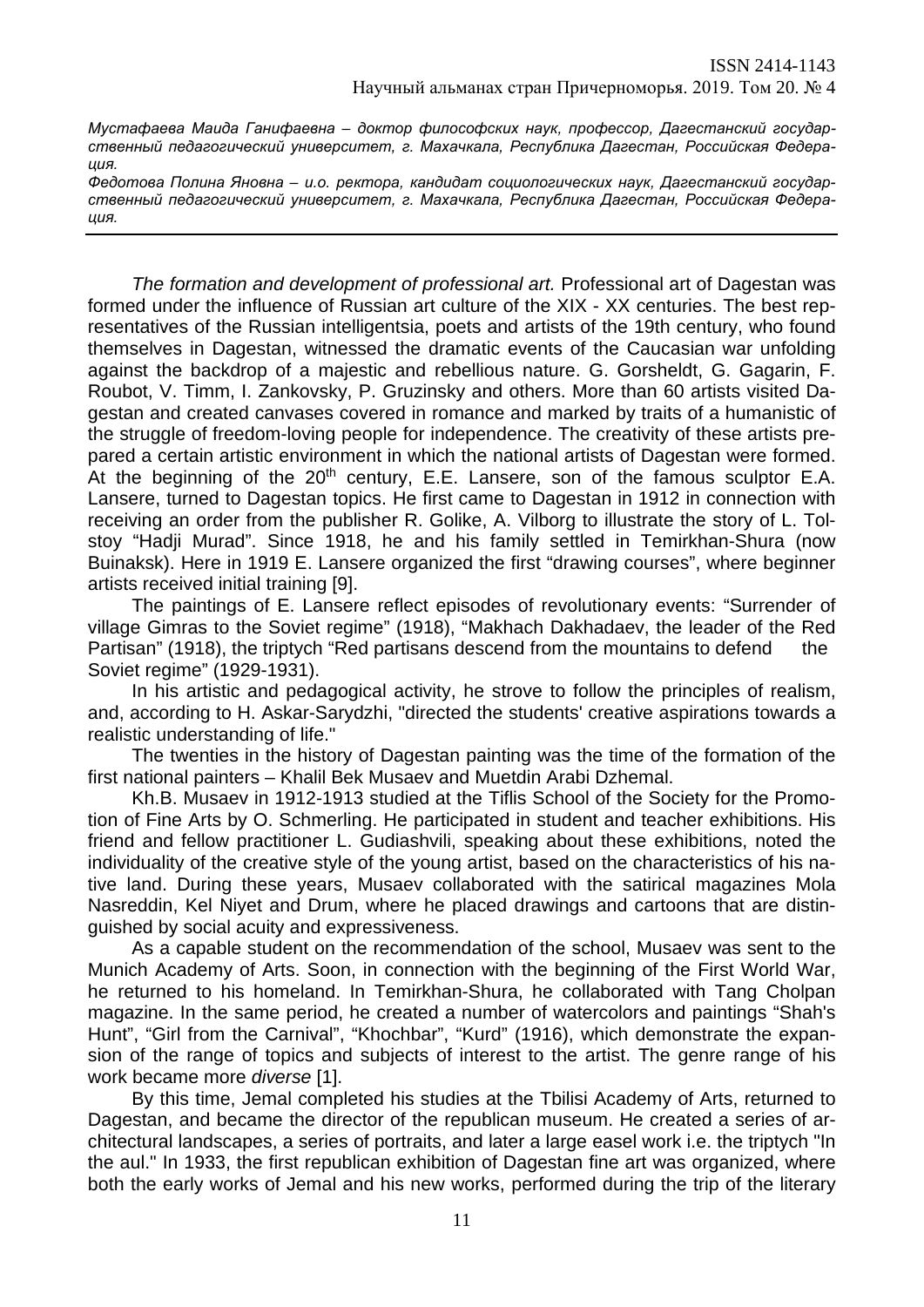and art expedition to Dagestan, were presented. The exhibition also featured works by young and professional artists M.K. Yunusilau, Yu. Mollaev, N. Lakov.

In the 30s, in the works of Dagestan artists, a plot-thematic picture developed. M. Dzhemal created for the congress of livestock breeders of the republic a monumental pictorial panel "Shepherds" (1934), reflecting the peculiar lifestyle of the highlanders. The plots of his paintings "Fist" and "Sokha Grandfathers", executed by the master during this period, were saturated with deep social meaning. In the portrait genre, Jemal created images of the wonderful Dagestan poets G. Tsadasa and S. Stalsky. In the 40s, he painted full-scale portraits of Abutalib Gafurov, Hero of the Soviet Union M. Gamzatov, later again turned to the images of Gamzat Tsadasa and Suleiman Stalsky. An interesting portrait of S. Stalsky, in which the poet was depicted sitting on a bench covered with sumac. His calmness, naturalness and attentive look give the impression of a quiet conversation with an invisible interlocutor. Details of the situation, national clothes, and carpet patterns correspond to the interpretation of the poet's image, "Homer of the 20th century." This picture marked the beginning of the development of the portrait genre in the republic.

Since the 30s, the period of active creativity of Yu. Mollaev began. One of his significant works "The Reconciliation of the Bloodmen" (1935) was exhibited at the edge of the North Caucasus exhibition in Pyatigorsk, and caused lively responses in the press. In the reconciliation of fighting with each other people shown to overcome the remnants of the past.

The famous master of landscape genre is D. Kapanitsyn. His landscapes depicting the ancient streets of Derbent emphasize the lyrical mood and special poetry. The creativity of M.K. Yunusilau, who developed a special visual style close to the human worldview. The life-like composition "Bloody Wedding" shows a clash of bloodlines during a wedding celebration. Here and in other works of the artist, his interest in depicting dramatic conflicts and entertaining stories filled with deep feelings is manifested.

One of the significant works of Yunusilau was the painting "Mahmoud in sacla", in which the artist created the image of the national poet Mahmoud from Kahab-Roso (1934). In the 50s, the most popular genre of many artists was a portrait. The images of contemporaries, heroes of war and labour, poets, artists and musicians were created by painters A. Markovskaya in the series "Oil Workers" (1959), "Portrait of the Artist M.A. Jemala" (1956), "Portrait of the People's Artist B. Batalbekova" (1954), D. Bespalov in the series "Heroes of Socialist Labour"; V. Gorchakov "Portrait of the Fighter Ali Aliyev "(1964), "Portrait of the People's Poet R. Gamzatov" (1967),"Makhach Dakhadaev among the Highlanders" (1967), "Portrait of the Red Partisan V. Omarov" (1970), "The Boy from Gunib" (1963); A. Avgustovich "Portrait of Bela Muradova, the first woman in Dagestan sculptors" (1965), "Portrait of Efendi Kapiev" (1967), "Gorky and Stalsky".

The 60s and 70s was the heyday of the art of the "young" who received professional training in the capital's educational institutions of artists - Kh. Kurbanova, A. Emirbekova, O. Huseynova, Z. Rabadanova, O. Efimova, E. Kerimova, Sh. Shakhmardanova , G. Kambulatova, E. Akuvaev, M. Mushailova, K. Yunusilau, L. Ibragimova and others.

In the painting of Dagestan, a direction was developing that was associated with a poetic folklore foundation that gives the works a bright, emotional coloring [10]. These features of the folk-traditional direction were manifested in the work of G. Konopatsky ("Dance", "Melodies of the Mountains").

The monumentality of the "severe style" was peculiarly connected with the elements of the folk traditional direction in the works of Kh. Kurbanov ("Two Fates", "Women of the Mountains", "Portrait of A. Gafurov"), M. Mushailov ("Vinogradar Derbent", "Ballad of a Soldier"), M. Shabanova.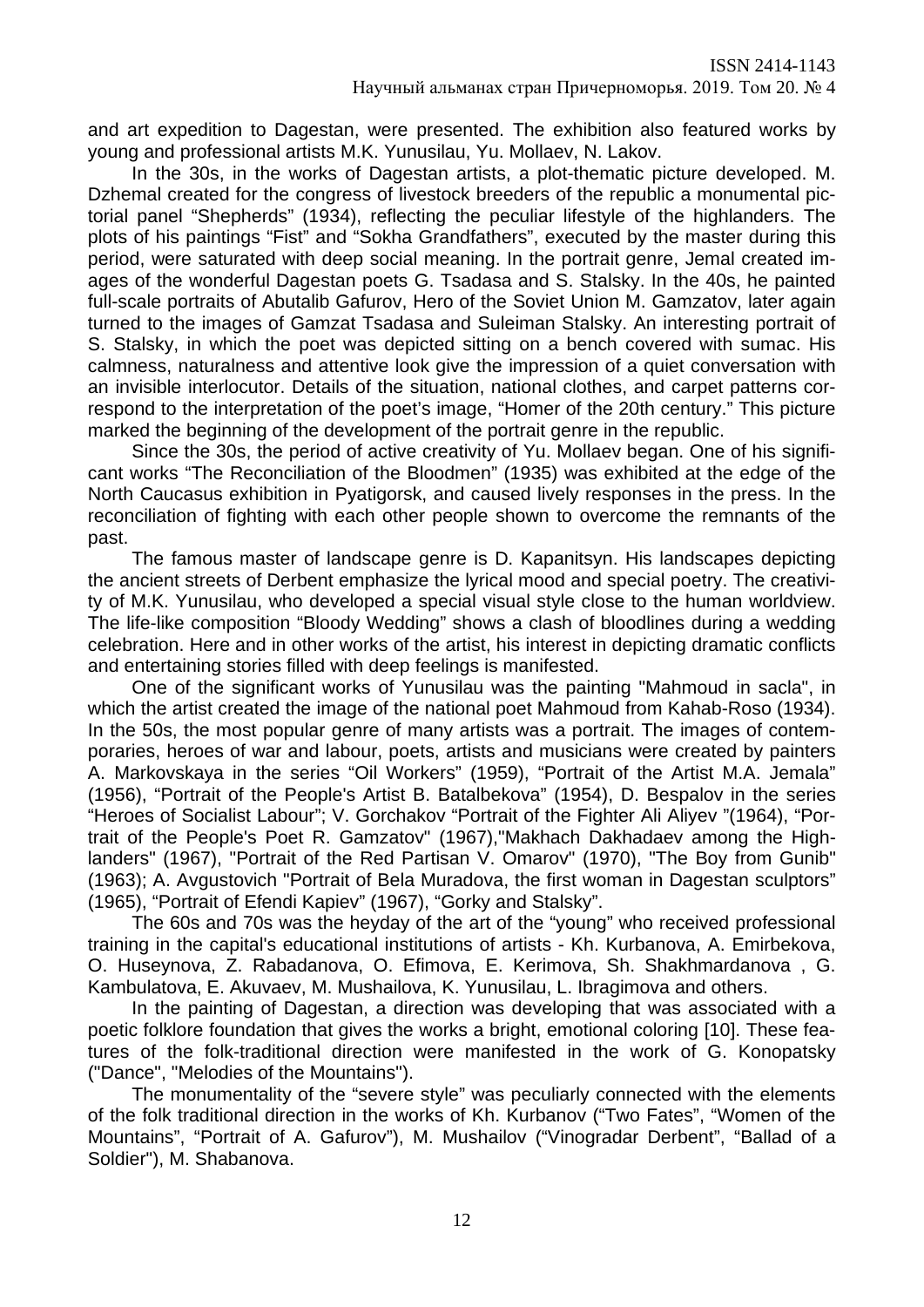The historical and revolutionary theme was reflected in the works of A. Emirbekov "The Shooting of Agasiev" (1970), "The Fiery Years" (1976), K. Murzabekov "The Shooting", "Commanders of the 20s" (1971), and M. Shabanova "Revolutionary Dagestan (1959), «Red Partisan» (1968), «Partisans of Dagestan» (1965), triptych «20 years of Dagestan» (1974) The theme of the Great Patriotic War was dedicated to the work of M. Mushailov, "News from the Front," "Black Shawls of Mothers" (1979).

The development of monumental painting is associated with the work of Sh. Shakhmardanov. In co-authorship with D. Valibekov, he painted the interiors of the Dagestan University "Into the World of Science". The mosaic work "For Soviet Power" is one of the significant works of the artist.

Artists E. Puterbrot, A. Osipenko, A. Augustovich, K. Murzabekov, I. Supyanov worked in the field of theatrical and decorative art. Striving for imaginative solutions of stage design, they turned to the best achievements of European theater scenic writing.

The 80s was the most important milestone in the history of the development of the fine arts of Dagestan, which for many years defined its face, which made it possible to expand the established boundaries of what was permitted, to sweep away the usual patterns and official standards. A whole galaxy of artists of the "new wave" – E. Puterbrot, M. Kazhlaev, Yu. Augustovich, J. Koforestnikova, I. Supyanov, A. Astemirov, I. Huseynova, A. Magomedov addressed the traditions of avant-garde art with his a variety of styles, directions, unpredictability of forms of expression. Their compositions were sonorous in color, saturated with solar signs, symbols dating back to the archaic ornaments of carved stone, wood, carpet pattern. In the language of European art, they turned to the original culture of Dagestan.

The breakthrough of avant-garde artists in the 80s gave a powerful impetus to the development of the fine arts of Dagestan, giving a spirit of competition to a wide variety of schools and schools. The art of such masters as A. Z. Musaev, B. Kallaev, G. Abdurahimov, T. Suleimanov, Yu. Ivanova, A. Zabazhanov, H. Yusupov, with all their individuality, was united in the main thing i.e. the statement of goodness and beauty, those high moral guidelines that define the human essence.

*The art of sculpture* in Dagestan began its development in the 1920s. At this time, began the active creative activity of the first national sculptor Khasbulat Askar-Sarydzhi. He received professional training in the workshop of the Georgian sculptor Y. Nikoladze, and later at the Leningrad Academy of Arts, and then went on to study in Italy. The sculptor's works during this period revealed a desire to synthesize the stylistic concepts of plastic art of different nations. The classic European and Russian traditions were passed from the perspective of the national world-perception of the Dagestan sculptor. He created a bas-relief-triptych "Elimination of Neglect-motility", which adorned the building of the Republican Library named after A.S. Pushkin before the beginning of the 50s (the monument has not been preserved).

In the late 30s, Askar-Sarydzha, by invitation, arrived in Moscow and began working on the monumental design of the pavilions of the North Caucasus, Kazakhstan and Azerbaijan at the All-Union Agricultural Exhibition (later VDNH).

For ten years of work, he created a complex of works, including portrait busts and statues installed at the entrances to the pavilions, decorative and monumental figures, and monumental friezes. In the 50s, the sculptor created monumental monuments to S. Stalsky in a seaside park, and G. Tsadas on the central alley of Lenin Street in Makhachkala.

During this period, H.B. Askar-Sarydzha was working on the construction of an equestrian monument to the hero of the Civil War Amangeldy Imanov in Alma-Ata (1950), gaining at the same time experience that would be of value in the future when creating an equestrian monument to Makhach Dakhadaev in Makhachkala. This monument was in-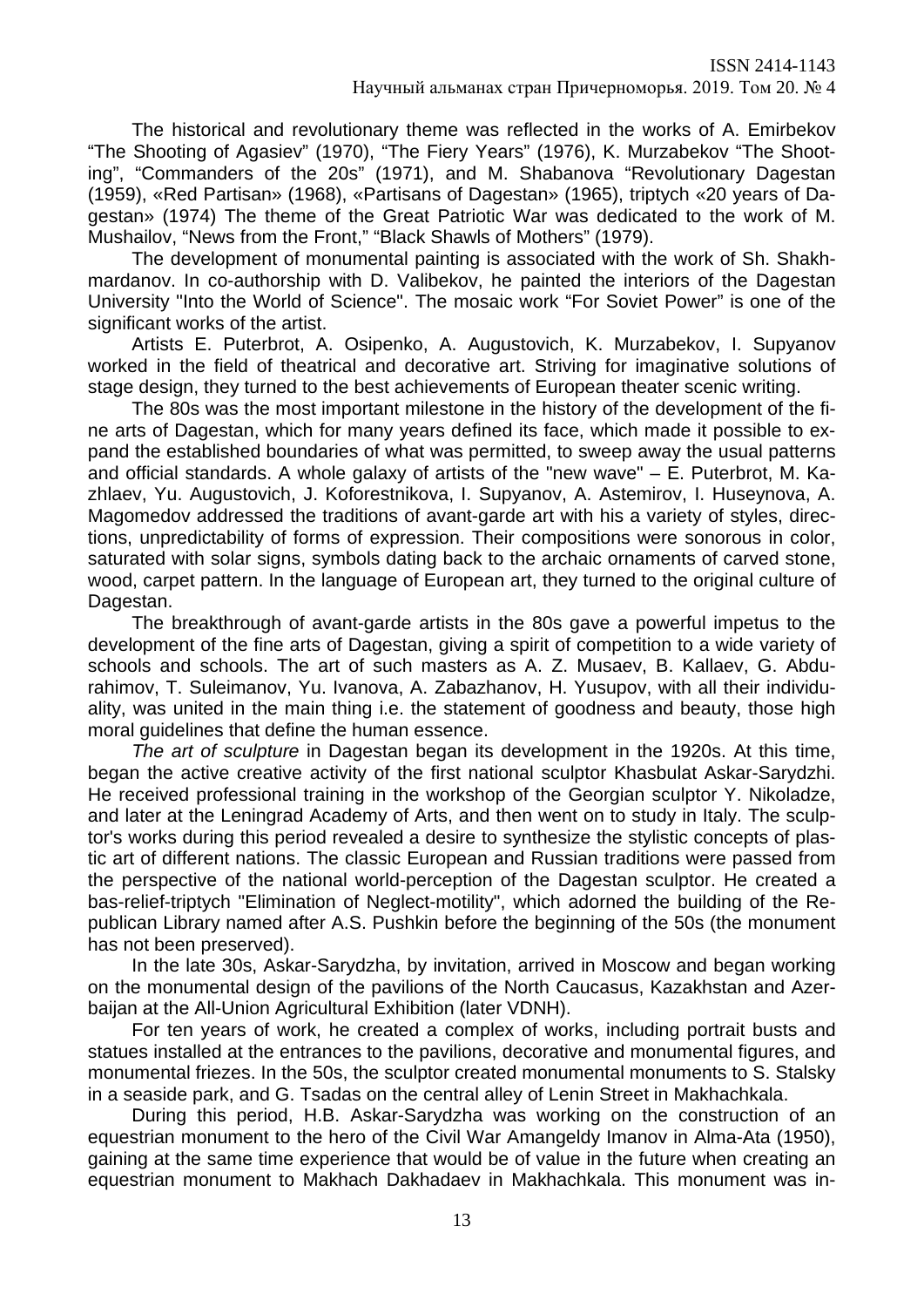stalled on the train station forecourt of the city in 1971. The expressiveness of the image lies in severe laconicism, striking silhouette, plasticity and monolithicity.

Since the 60s, the heyday of the creative activity of young professional sculptors began (I. Ibragimov, P. Kuskov, G. Geybatov, A. Gazaliev, A. Yagudaev, B. Muradova, G. Gimbatov). A kind of portrait gallery in round plastic was created during these years by G. Geybatov ("Portrait of the Artist A. Akhmedov" (1967), "Sculptor Askar-Sarydzh" (1977), "Artist Z. Rabadanov" (1977)), A. Yagudaev ("Portrait Hero of Socialist Labor V. Shaginova", "Portrait of the musicologist M. Yakubov", "Portrait of the writer Yu. Khappalayev", "Portrait of G. Tsadasa"), A. Gazaliev ("Portrait of the artist Dzhemal" (1976), "Portrait of the national poet G. Tsadas" (1974). A. Gazaliev created a series of sculptures "Types of the peoples of Dagestan": "Avarka from Tsunta-Tsumad", "Woman from Kahib", "Andiyka". His small sculptures, made in multicolor ceramics, were very expressive.

In the 70s, monuments dedicated to the heroes of the revolution, the Civil and Great Patriotic Wars were erected in the cities and villages of the republic. In the park named after the 50th anniversary of the October Revolution in Makhachkala there was an obelisk to the "Fighters of the Revolution" by H.B. Askara-Sarydzh and G. Ganiev (1975). In the Lenin Komsomol park a monument of "Military Glory" appeared designed by the artist A. Emirbekov and sculptors Yu. Pommer, V. Byazerov, R. Stepanov (1976). In Derbent, a memorial ensemble to the heroes of the Civil War designed by G. Geybatov and V. Skugarev was installed (1974).

The desire to reveal the inner world of the personality, to identify the emotional state of the portrayed can also be seen very clearly in the works of G. Geibatov ("Portrait of the Father"), A. Yagudaev ("Portrait of G. Tsadasa"), A. Gazaliev, P. Kuskov, G. Gimbatov, T. Musakhanova. In the implementation of their designs, they used various materials i.e. fireclay, terracotta, glazed ceramics, salts, glazes, engobe.

In the 80s, a peculiar creative style of professional school-teacher A.G. Saigidova was formed. In one of the early works - the series "Poets of the Mountains", the author refers to the images created by the national poets of Dagestan, to the works of A. Gafurov, S. Stalsky, G. Tsadasa. In the 90s, he created a number of plastic sculptural compositions on biblical themes "Christ and Sinners", "Pieta", as well as monumental works - a monument dedicated to the "Fallen Saltians" and a monument to Imam Shamil in s. Gimry.

*Dagestan graphic art* was based on the traditions of the Russian political graphics of the revolutionary time from the beginning of its emergence. The revolutionary character was the drawings of artists E. Lansere, H. Musaev, M. Jemal, published in the first illustrated socio-political and literary magazine "Tang Cholpan" ("Morning Star").

The art of the poster developed in the 1920s in connection with the organization of the "Windows of DagRost". Jemal created original posters and satirical drawings in collaboration with amateur artists.

The development of graphic art was promoted by the activity of artists M.A. Dzhemala, Yunusilau, Yu. Mollaev, D. Kapanitsyn, N. Lakov. In the 30s, they worked like book graphics, performing illustrations and arranging a number of books in central publishing houses. N.A. Lakov illustrated E. Kapiev's novel "Poet", M. Yunusilau processed Atkay Adzhamatov's collection "Tupau".

During the Great Patriotic War, the poster again became the leading art form. Artists M.A. Jemal, H.B. Askar-Sarydzha, Yu. Mollaev, D. Kapanitsyn, M.K. Yunusilau worked at "TASS (Telegraph Agency of Soviet Union) Windows", releasing anti-fascist posters and campaign leaflets in all languages of the peoples of Dagestan (M. Dzhemal "To the Defense Fund of the USSR", H.B. Askar-Sarydzh "Every centner of fish caught is a blow to fascism", M. Yunusilu "The New Rank of Hitler ").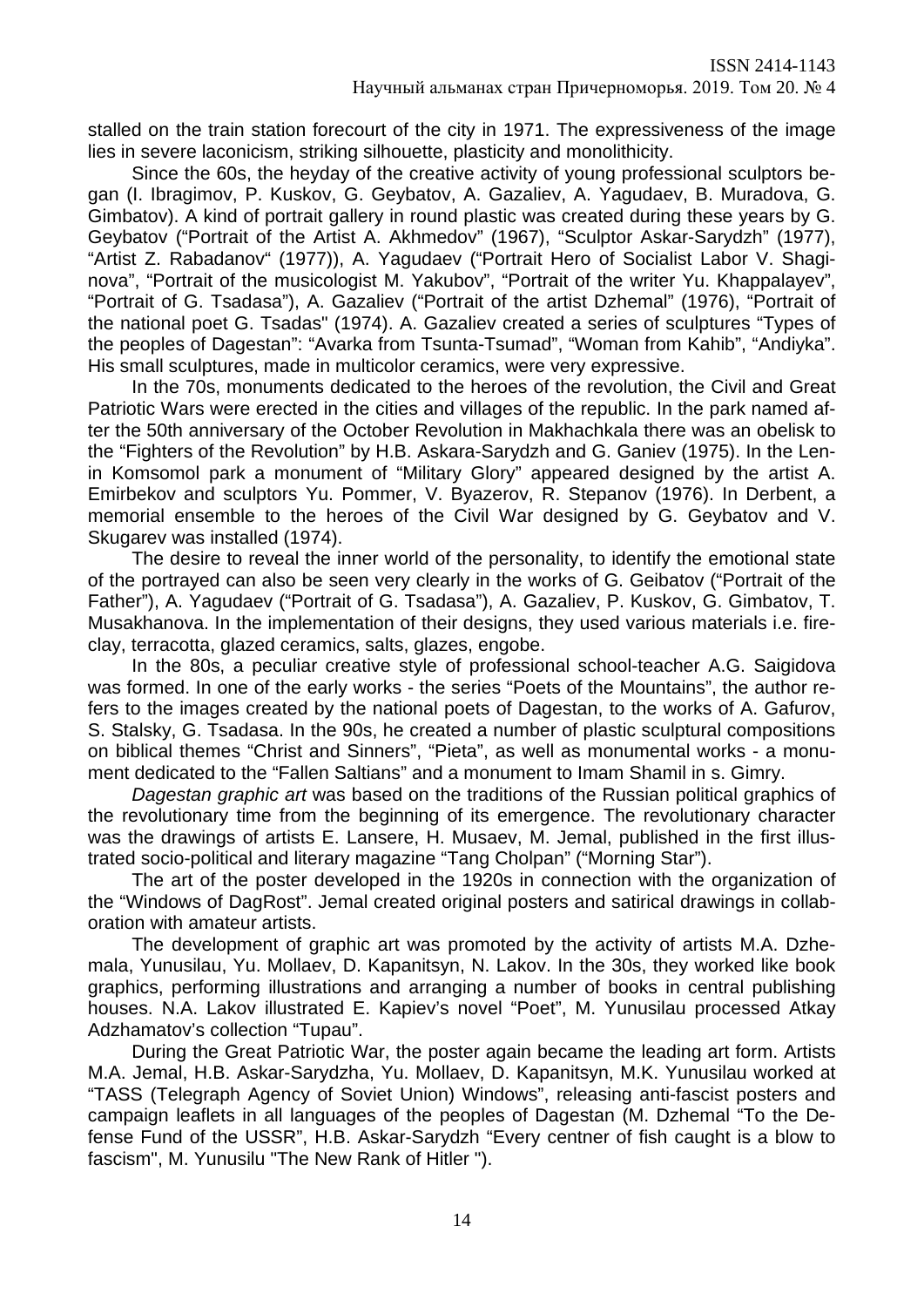In the 60s, artists mastered more complex types of technology - linocut, mono-type printing, woodcut, lithography. The brothers Huseyn and Hasan Sungurov created the Dagestan cycle (linocut), which depicts everyday scenes from the life of the highlanders. The Sungurovs introduced decorative motifs, architectural elements of highland architecture, household items, clothes with folk ornament motifs in the line engravings "Coppermakers", "Woodcarver", "Strands", emphasizing the connection of their works with folk art. S. Salavatov created a series of lyrical landscapes "Saklya over the river", "Lights in the mountains", "Bus in the mountains". After visiting the Gergebil hydroelectric station, he painted a number of industrial landscapes in watercolor. On the construction of the Chirkey Dam, M. Magomedov created a series of linocuts.

The theme of revolution and the struggle for Soviet power was of interest of many artists. A. Sharypov recreated the heroism of the revolutionary past of Dagestan in the graphic series "Dagestan of the 20s", presented at exhibitions abroad (in Mongolia, Austria, East Germany). Later, the artist created a series of drawings "Highlander's Birthday" with scenes of the relationship between adults and children, revealing traits of a national character.

The folk-traditional theme was also embodied in the series of linocuts "Dagestan motives", shown at the exhibition "Soviet Russia".

In the 70s, book graphics was developing intensively. A. Sharypov, G. Sungurov, V. Logachev, I. Bruzgin, S. Magomedova, I. Humaev cooperated in the book publishing house. One of the leading masters of the book V. Logachev created a series of linocuts for the works "Mountain pipe", engravings for design souvenir book "Lines of mountain lyrics" – a collection of folk poets of Dagestan. Later he illustrated the works of R. Rashidov's "Own Fate". E. Omelchenko created a series of mountain landscapes for the design of the Rubay collection by Omar Khayyam. A. Sharypov illustrated children's books M.R. Rasulova "The Little Sage", Z. Rizvanova "The Little Kid", a collection of poems by R. Rashidov "When the Bees fell asleep".

In the 80s, landscape and portrait genres were developing in easel graphics. The remarkable features of the character portrayed by O. Huseynov are conveyed through posture, gesture, facial expressions in watercolor portraits ("Portrait of Nike Rousse", "Portrait of M. Khalikov", "Portrait of M. Hasanov"). H. Yusupov captured the beauty of the nature of his native land with love in a series of watercolor landscapes. In their work, painters H. Kurbanov, G. Pshenitsyna, Z. Rabadanov also turned to various types of graphic techniques.

The processes taking place in the fine arts of Dagestan today are many-sided and ambiguous as much as the complex and diverse problems that modern society is experiencing. The searches and experiments of young artists T. Gapurova, Gapurova, I. Urudzheva, S. Tikhilov, E. Golik, T. Musaev, A. Suleymanova, D. Supyanova, T. Kagirova, H. Alisheva, A. Bammatova bring a lot of new, unexpected and confirm that Dagestan art is in constant development associated with the world art process.

At the beginning of the XX century, the main theme of the new *Dagestan literature* was the theme of the revolutionary struggle for Soviet power. In a difficult situation, in an atmosphere of interweaving of the interests of opposing political forces, in the first years after the revolution, a sharp ideological struggle took place in Dagestan poetry. Some poets still associated their social ideals with Islam and Istanbul; others sang the ideals of revolution and became participants in revolutionary events. The struggle of the mountaineers for the power of the Soviets became the main theme in the works of S. Stalsky (in Lezgin literature), Gamzat Tsadas (in Avar one), R. Nurov (in Dargin one), Z. Batyrmurzayev (in Kumyk one). S. Stalsky, and in the early period of his work, advocating the interests of the poor, directed the edge of his satire against the ignorance and greed of mul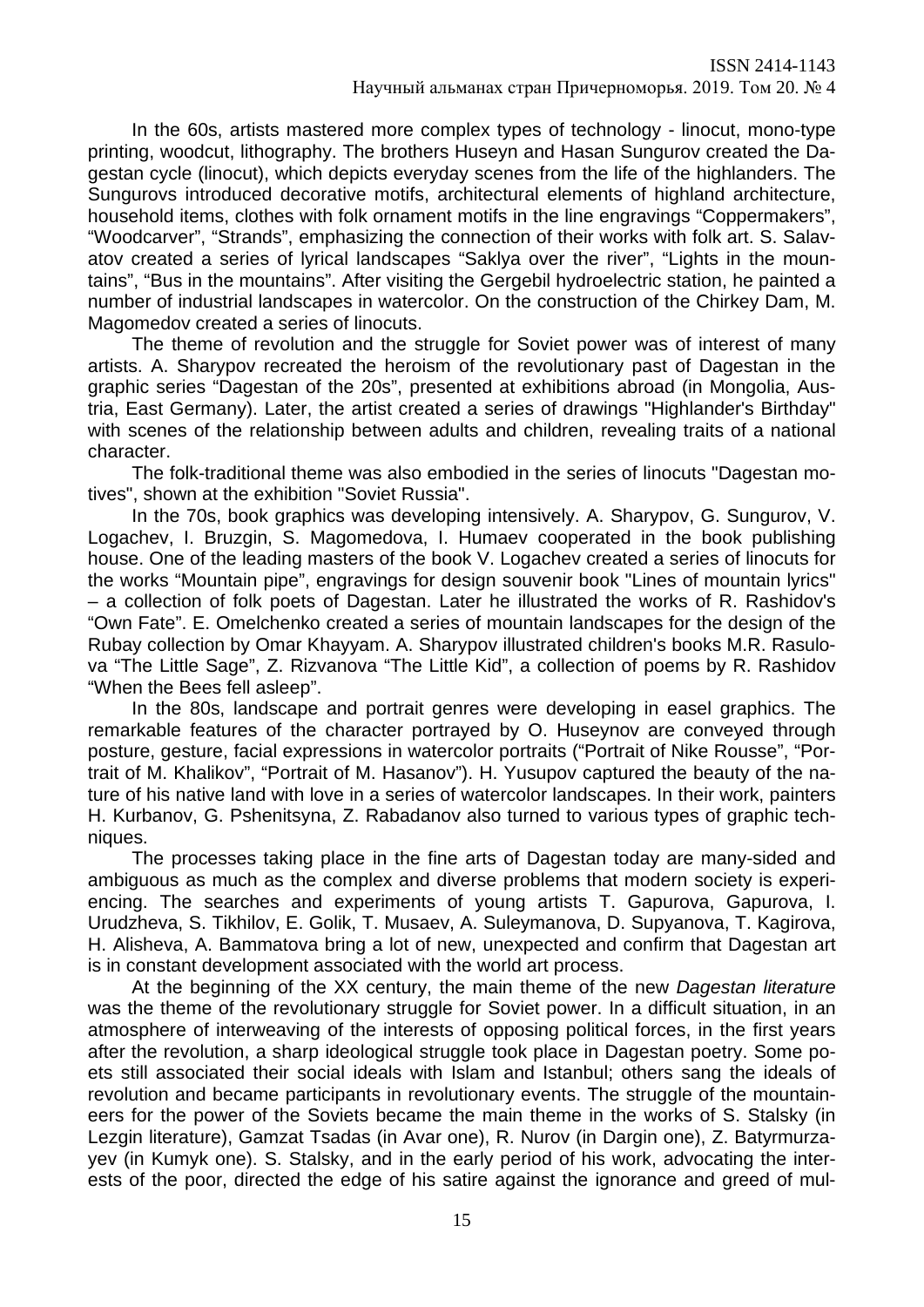lahs, merchants, corrupt judges ("Judges", "Mullahs." "Merchants-officials"). In the works of 1919, the theme of the party as the power to save Freedom, as the only hope of the Highlanders ("Wait, Suleiman of the Bolsheviks", "Russia") was highlighted [4]. G. Tsadas during these years created a number of poetic works in which he opposes numerous centuries-old traditions, primarily against the "law of blood feud" ("The Story of Huchbar Muhammad", 1918). He wrote proclamations in which he said that the revolution had brought liberation to the inhabitants of the mountains ("Poor Highlanders", 1921).

In the 20s, Dagestan writers borrowed the experience of Russian literature. This was facilitated by the publication of the works of L.N. Tolstoy, M.Y. Lermontova, N.A. Nekrasova, A.S. Pushkin, V. Mayakovsky, M. Gorky, M. Sholokhov translated into the languages of Dagestan. The works of Russian classical and Soviet literature were published on the pages of the newspaper Red Dagestan. Of particular influence on the development of Dagestan Soviet literature was the creation of script and national newspapers. Daggosizdat (Dagestan publishing house) published poetry collections by S. Gabiev (in Lak), A. Salavatov (in Kumyk), Mahmud from Kahab-Roso (in Avar), Omarl Batyray (in Dargin) dialects. The development of publishing contributed to the promotion of fiction. In 1931, Avar songs by Zagid Hajiyev, a collection of poems by Nabi Khanmurzaev, Laughter through Tears, the story of Abdul-Vagab Suleymanov's Hero of Victory, were published. The most common genre of literature of the 20-30s was poetry.

Russian literature had a beneficial effect on young Dagestan writers A. Fatakhov, A.V. Suleimanova, Y. Gereyev, A. Amarshaev and others. Y. Gereyev created the satirical novels "Safar-Eldash" and released the "Collection of Prayers". The first Avar prose writer should be considered K. Dinmagomaev, who spoke with the story "Blood for Blood", in which the author exposes the custom of blood feud as one of the remnants of the past [5].

During the Great Patriotic War, a collection of anti-fascist poems by the national poet Abutalib Gafurov "For the Homeland" (1942) and "The Voice of Dagestan" (1943) was published. The heroes of his works "Stalingrad", "Sagid Omarov", "Son of Mountains" are courageous, important people who emerge victorious from the struggle involving great dangers. During these years, A. Adzhiev, Yu. Khappalaev, A.V. Suleymanov created a lot of patriotic works. In the works of "K.D." by Yu. Khappalayev and "New Year's Eve" by A.V. Suleimanov's love for the motherland merges with a feeling of love for the girl. During the war years, the literary ascent of the Avar poet R. Gamzatov began. The collections of his works "Flaming Love and Burning Hatred", "Echoes of War" present the political and love lyrics of the young poet. The poem "Glory to the Krasnodonsk sons!" tells about the heroism and devotion to the homeland of the young guards of Krasnodon.

During the war years, novels and short stories by R. Dinmagomayev "Brown Snake" (1941), "Oath" and "Mother of the Lieutenant" (1942), pamphlets and short stories by A. Ajamatov and Z. Efendiev, and essays by E. Kapiev were created. Writers and journalists portrayed military operations and Soviet soldiers, realistically revealed pictures of life on the battlefields. In their work, they created a typical collective image of the positive hero of the World War II. In the post-war period, poetry still occupied a leading place in Dagestan literature. G. Tsadasa created the poem "The Legend of the Shepherd" (1950), representing a chronicle of the mountain family Hirachevs, starting from pre-revolutionary times. In poetic form, the author reveals how the face of Dagestan is changing with the country, how life, characters of the heroes of the poem are transformed [3; 5].

The creativity of Abutalib Gafurov in the 40-50s is represented by collections of poems "Native Mountains" (1948), "Happy Life" (1949)," Achieved Desire "(1951), "The Bright Way "(1952)", " Favorites" (1953). They reflected the changes that had occurred in everyday life and in the spiritual appearance of the highlanders. His poems are filled with picturesque landscapes in which the poet paints the beauty of the mountainous region and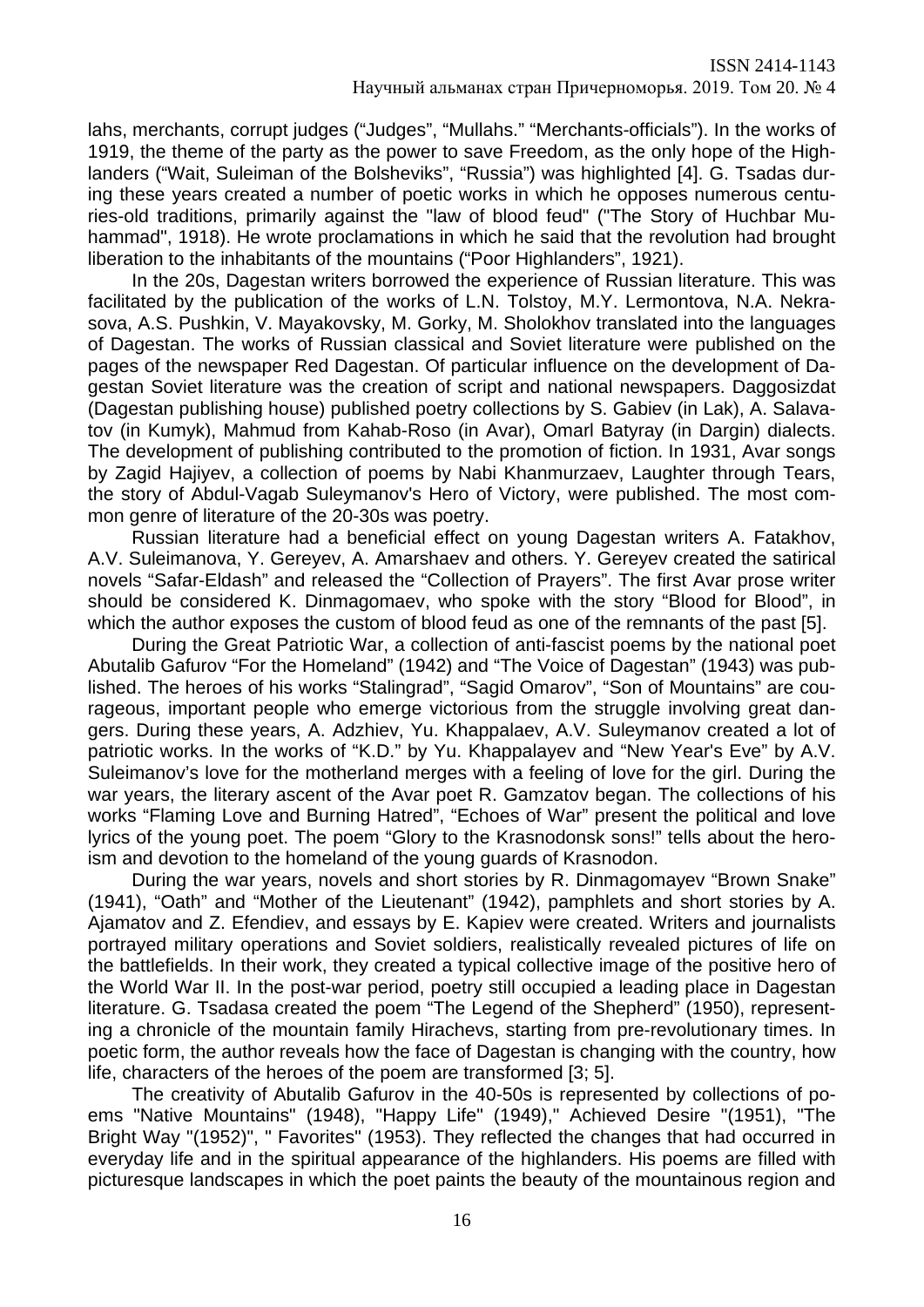a new landscape with highways laid in the mountains, buildings with electric lighting in villages ("Sheepshearing", "Sochi", "Seasons").

Transformations in the mountains are sung by the poet T. Khuryugsky ("My aul","Akhty", "We have" and others). The heroism of work and creation is reflected in the works of Z. Gadzhiev ("Mountain Village", "Stars over the Mountains"). His collection "Happy Day, hello!" is dedicated to post-war construction, electrification in the villages of Dagestan. The work of R. Gamzatov, the son of Gamzat Tsadas, absorbed the best traditions of Avar poetry and was formed under the influence of Russian literature. In the 50s, he was finishing his studies at the Moscow Literary Institute named after A.M. Gorky. The poet's works, combined in collections "My Land" (1948), "Song of the Mountains" (1949), "Native Space" (1950), and "Poems and Poems" (1953) testify to his striving for harmony in the intellectual sphere of poetry life.

In post-war Dagestan prose, the novel "The Sulak-Witness" (1950) became a significant work of M. Khurshilov. Reflecting the life of the highlanders in the past, the author reveals how violent the people were subjected by local authorities, tsarist officials, reactionary mullahs and at the same time how the people's self-awareness grew in communication with advanced representatives of the Russian people. Most of the prose works of this period are devoted to the depiction of life, the spiritual appearance of collective farm workers. These are stories of A. Ajamatov ("The Young Garden", "In the Kumyk Steppe"), K. Majidov ("Glory to them", "Mehriban"), Z. Zulfukarov ("On the Farm", "Icebreaker Krasin"), M. Magomedov ("Hot Hearts"), I. Kerimova ("Glitter of Water").

In the field of literary criticism, the most well-known works are the monographs and critical biographical essays "Suleiman Stalsky", "Creativity of Alibek Fattakhov" and "Etim Emin" by A. Agaev, the works of N. Kapieva and A. Nazarevich about the works of folk poets G. Tsadasa, A. Gafurov; the critics of K. Sultanov, dedicated to the work of the national poet of Dagestan Gamzat Tsadas and others.

Dagestan literature of the 60s is characterized by increased attention to the development of urgent problems of our time. Essays and stories tell about oil workers of the Karanogai steppes, masters of rich yields, noble gardeners and winegrowers. The Dagestan story became more diverse in topics and in the artistic manner of presentation. The stories of Ahmedkhan Abu Bakar are both poetic and expressive ("Dargin girls", "Chegeri"), and lyrical ("Necklace for my Sirminaz"), and satirical ("Snow people"). Dagestan story is characterized by a wider coverage of reality and deepened conflict. Writers were occupied with the problems of relations between the individual and society, the problem of leadership. In the stories "Lobotryash" by Z. Zulfukarov and "The Cleaved Stone" by M. Magomedov, the issues of upbringing and moral growth of the hero are artistically interpreted. The Dagestan novel of these years was characterized by following themes: time and person, person and environment, as well as historical issues became relevant. The novel by M. Magomedov describes historical and revolutionary events from the beginning of the February revolution until 1920. The novel "On the Smolenskiy Land" by I. Kaziev is narrated about the partisan movement during the Great Patriotic War. Lezgi writer K. Mejidov devoted his novel "Doctor with a White Streak" to the activities of the leading representatives of the Russian intelligentsia in the pre-revolutionary Dagestan.

During these years, poetry reached creative heights. It became philosophical. The theme of poetry, artistic techniques and styles was expanding. New collections of R. Gamzatov were published: "High Stars", "Letters" (1963), "Mulatto" (1966), "Rosary of the Years" (1968). One of Gamzatov's significant works is the poem "Goryanka" about the fate of a Dagestan girl who rebels against old remnants and strives for knowledge. In the poem "Vera Vasilievna," the poet created a wonderful image of a Russian teacher who comes to the mountain village in the 20s and devotes all her energy to teaching and nurturing the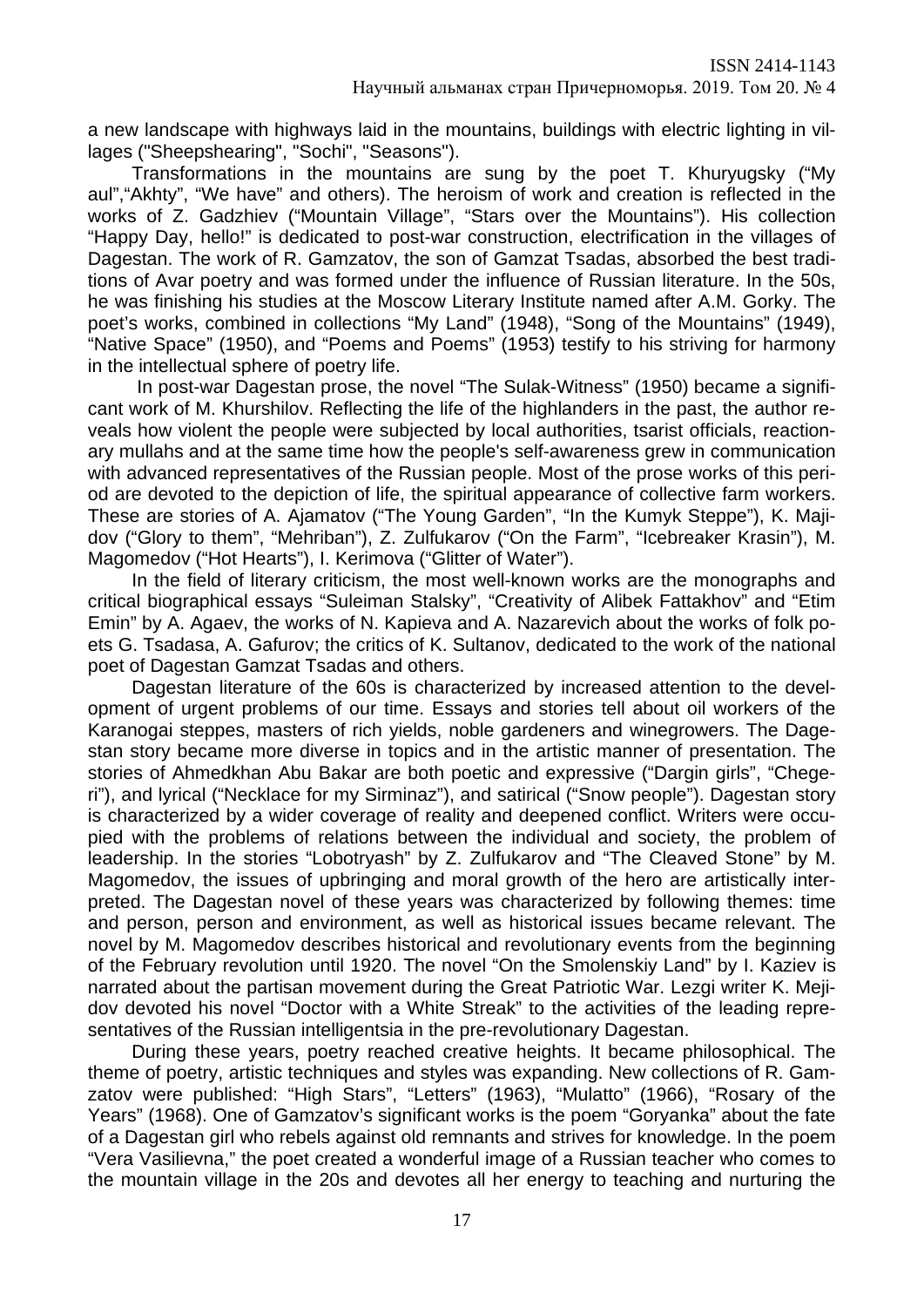children of a foreign nation, becoming a mentor, faithful friend, mother for everyone. Gamzatov's poems "Talking with Father", "My Heart in the Mountains" are full of thoughts about the appointment of the poet in society.

The successes of Dagestan poetry in revealing the character of a human are more noticeable in poems. Already in the 50s, the main line of development i.e. the lyrical and its varieties i.e. autobiographical and odic ones was defined in the Dagestan poem. This is expressed by the poetry of R. Gamzatov ("News from the aul"), Fazu Aliyeva ("Spring"), A. Adzhiev ("Poem about poems"), A.V. Suleimanova ("Letter") and others. R. Gamzatov innovatively revealed the theme of the homeland, striving to "trace the set of the great and the small." The construction of his poems is based on the movement of thoughts and feelings of a lyrical hero who comprehends the fate of his native land in an inextricable connection with the fate of the country.

In the folk culture of Dagestan, elements of theatrical art had been formed since ancient times. At the beginning of the 20th century, amateur theater studios and literary and theater circles appeared. In Temir-Khan-Shura "Literary and Artistic Society of Muslims of Dagestan" was created. Its theater troupe played pieces of the classical repertoire, translated by V.T. Beybulatov into Kumyksky dialect as well as dramatic works created by members of the "Tang-Cholpan" club. In Derbent, a theater studio operated under the direction of B.N. Tarasenko. To stage the performances, a graduate of the Munich Academy of Fine Arts K. Mitnikov-Kovylin was invited to the studio.

Interest in theatrical art was growing in rural districts. Amateur troupes worked in Kayakent, Kaitago-Tabasaran district, in Nigniy Dzhengutai, Kumukh, Khunzakh and other rural districts. During this period, plays appeared in the languages of the peoples of Dagestan, among which a special place was occupied by the play by G. Saidov "Tinkers" (1914).

At the same time, the People's Commissariat of Education is taking a number of measures to organize theatrical societies in cities and district centers, strictly following the repertoire, organizing theatrical performances of the Ukrainian musical theater, Moscow theaters ("The Hermitage" under the leadership of Smirnov-Sokolsky, "The Nest of Migratory Birds" under the leadership of M. Baryatinsky). In 1921, by a decree of the Revolutionary Committee, the Buinaksky Theater was renamed into the State Theater of Dagestan and the following year it was transferred to the capital. Actors B. Baykov, M. Vrublevskaya, A. Dervishev, N. Margaritov, B. Satina and others were invited from the capital's theaters. Amateur theater groups continued working gradually becoming examples of professional stage art.

In 1926-27, the troupe of N. Sinelnikov was invited to the Russian Theater, who headed the drama theaters of large cities of Russia such as Kharkov, Kiev, Kazan, Rostov-on-Don and others. His troupe included M. Tsarev, V. Florinsky, O. Ardi-Svetlova, O. Zhizneva and others, who later became the most famous masters of Soviet theater and cinema. On the stage of the Russian Theater, they staged the performances "Woe from Wit" by A. Griboedov, "The Government Inspector" by N. Gogol, "The Fruits of Enlightenment" by L. Tolstoy, "Break" by B. Lavrenev, "The Merchant of Venice" by W. Shakespeare, "The Lower Depths" by M. Gorky.

During the period of Sinelnikov, the Republican Russian Theater was included in the number of academic theaters of the country. Tahoe-Godi wrote, "Through the Russian theater, we will move on to the national theater." Indeed, in the second half of the 1920s new names appeared in the Dagestan drama such as A.P. Salavatov, R. Nurova, Sh. Mikailov, M. Charinov, H. Askarov, R. Fatuev.

In the early 30s, the Kumyksky, Avarsky, Laksky, Lezginsky state theaters were formed. During these years, plays by A.A. Salavatov were staged at the Kumyk Theater.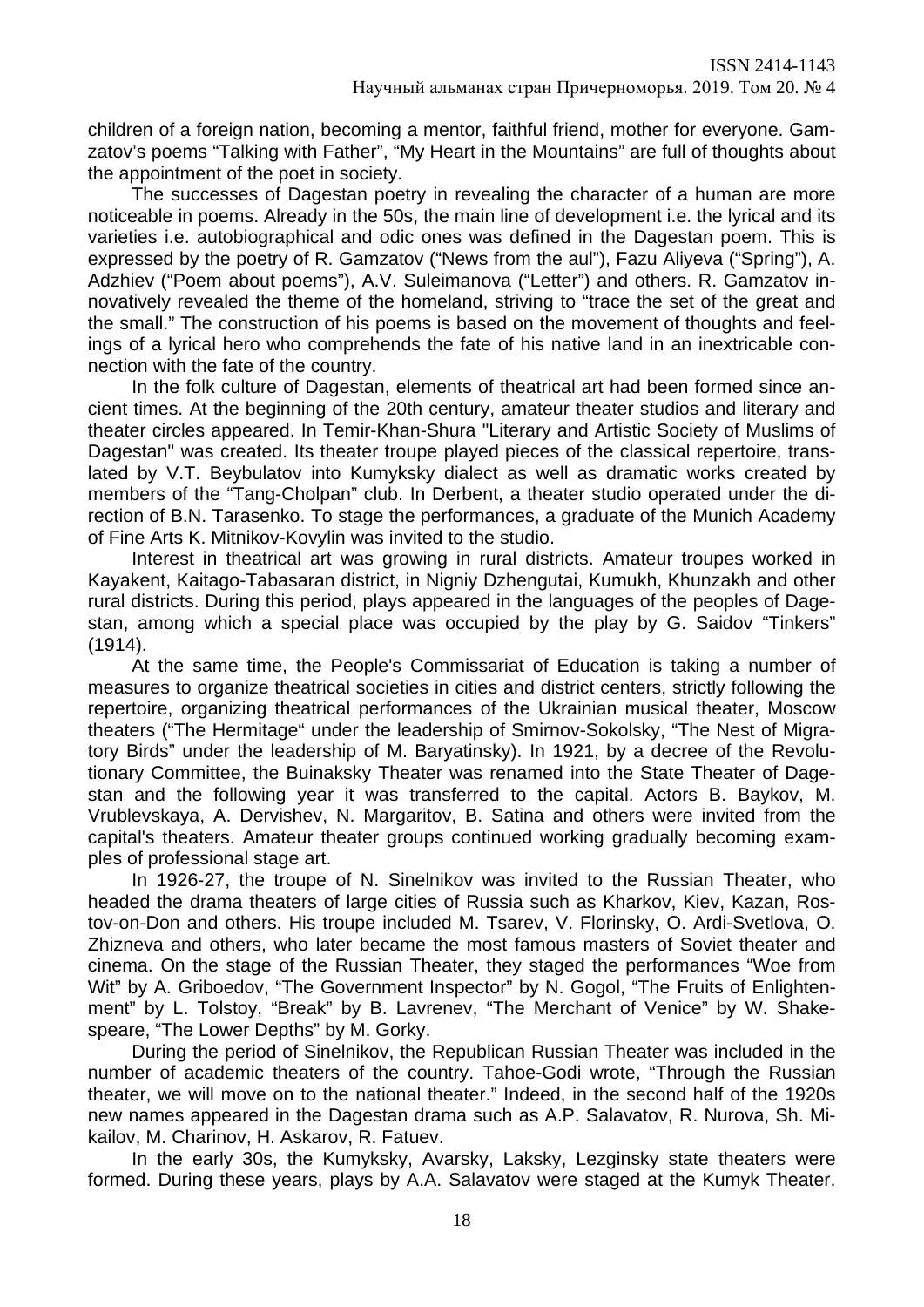"Red Partisans and Holy Mukminat " as well as by R. Fatuev "Highlanders", G. Rustamov "Who are you?", A. Kurbanova "Shepherd Arslan", as well as "Namus" by A. Shirvanzade, "Signal" L. Prozorovsky and S. Polivanova, "The death of the squadron" by A. Korneychuk.

A significant event in the theatrical life of the republic was the production of Othello by W. Shakespeare and the play Hadji Murad, based on the novel by L. Tolstoy. Russian theater set the tone for the creative pursuit and undertakings of stage art. The performances of the artistic director A. Verkhovsky were distinguished by their bold translation and innovative approach to drama. The scenery of Tsygvintsev was highly appreciated by the audience and critics.

The theater prepared the play "Rebellion" by D. Furmanov, "Anna Karenina" by L. Tolstoy, "An Optimistic Tragedy" of V. Vishnevsky, "Romeo and Juliet" by W. Shakespeare, "The Marriage of Figaro" by Pierre Beaumarchais, "Vassa Zheleznova" by M. Gorky, "Tartuffe" by Molière. Among the most successful productions, the critic singled out the work of directors V. Ivanov, Samborskaya, Stagronsky.

The Avar Theater during these years staged "Chest of Disasters" by G. Tsadasa, as well as the plays "Pupil" by A. Ostrovsky, "A Fun Case", K. Goldoni, and "Fall of Silver" by N. Pogodin. One of the best works of the Lak Theater is the performance "Honor" based on the play by T. Mdivani directed by P. Japaridze. In the 40s, the director A. Vasinev continued the artistic and pedagogical line of Japaridze. He puts on the plays "The Highlanders" by R. Fatuev and "A curious accident" by K. Goldoni. In the 40s, a puppet theater appeared. Its director Y. Sutorshin put on children's fairy tales "The Gigantic Turnip", "Gosling", "Kolobok".

In theater art, outstanding acting talent was revealed by the artists of the Kuymyk theater - B. Muradova, A. Kurumov, A. Kurbanov, H. Magomedova, U. Safaralieva, G. Gadzhiev; Lezgi Theater - M. Kukhmazov, E. Emirgadzhanov, S. Velikhanov, M. Ramazanov, R. Hajiyev; Avar Theater - M. Abdulkhalikov, Z. Nabiev, P. Khizroev; Laksky Theater - S. Ibragimov, Darginsky Theater - N. Ibragimov and others.

In the 20s, the first film actress of Dagestan, Safiyat Askarova, starred as the queen in the silent film "Wings of a Serf", which was shown in Paris, London. Berlin, New York. In the 70s, the Sverdlovsk film studio, Mosfilm, Georgia-film, The North Caucasian film studio and other studios of the country created art films based on the literary works of Dagestan authors - A. Abu-Bakar, R. Gamzatov, N. Yusupov. The films "Clouds leave the sky", "Adam and Kheva", "Necklace for my beloved", "The Secret of the Kubachi bracelet", "Chegeri" were shot based on their works. Workers of the Dagestan television F. Astratyants, P. Mollaev, G. Frolov, G. Sultanov, A. Bammatova, G. Palchaev, M. Suleymanov created documentaries: "Dagestan ballad", "My heart is in the mountains", "Homer of the XX century", "Nart" and others.

Thus, the Dagestan art culture of the twentieth century is represented by almost all areas of culture - from professional theater to opera, from architectural schools to postmodern searches in art and painting. All this is an objective outcome based on the real content and results of many years of efforts to develop national cultures.

National art culture plays a very significant role in the formation of the spiritual image of man. The culture and art of Dagestan is one of the areas of human life inherent in people, in which their essence is manifested, their desire for the intellectual sphere of life, which is one of the manifestations of world harmony. Russian and other cultures had a special influence on the culture and literature of Dagestan. Cultural interaction with Russia was generally progressive. Democratic themes, humanism, attention to the topical social problems of the national art culture of Dagestan fully meet the task of modern civilization.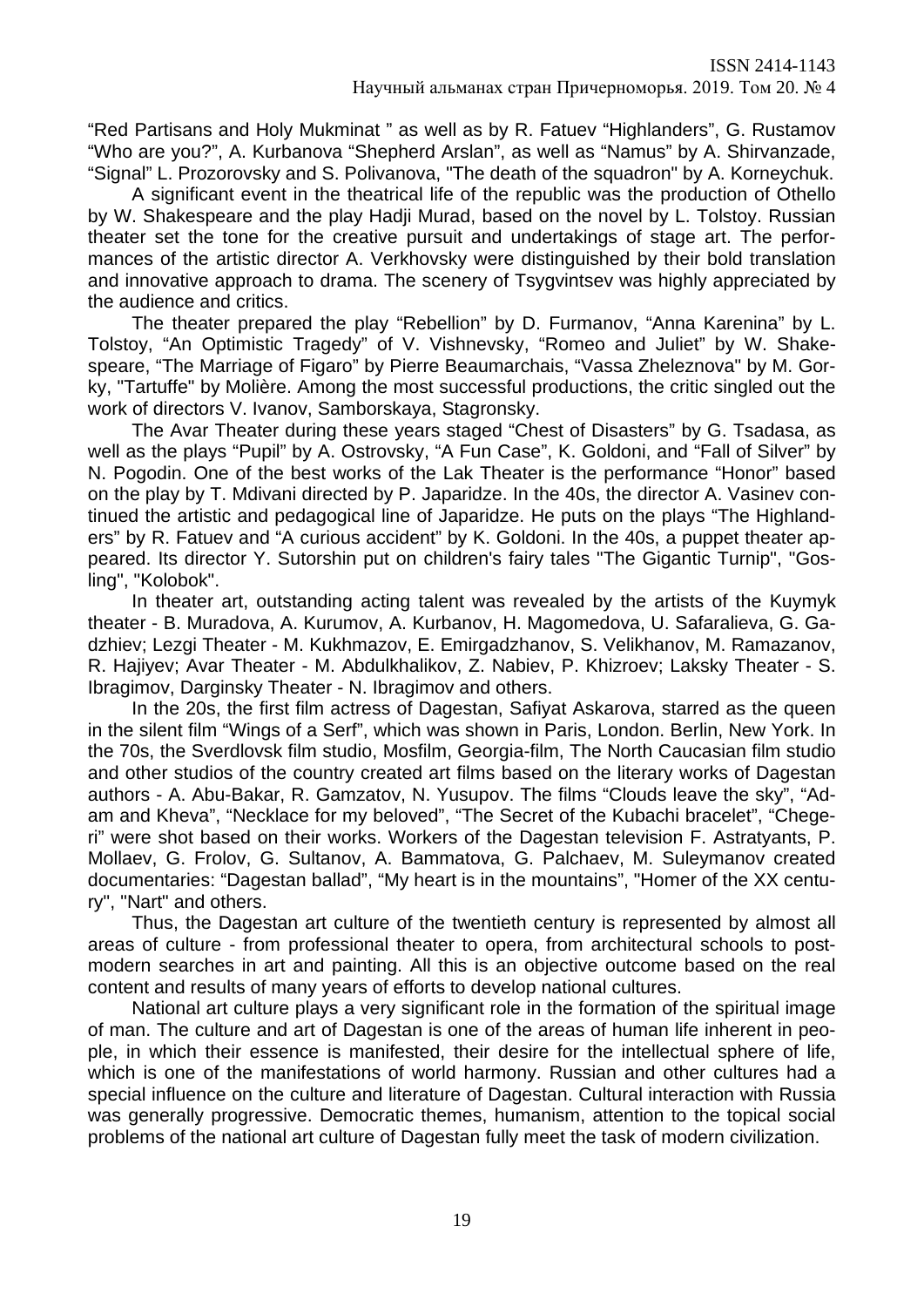## *Литература*

- 1. *Абилов A.A.* Очерки советской культуры Народов Дагестана. Махачкала, 1959.
- 2. *Агаев А.Г.* Социалистическая национальная культура. М., 1974.
- 3. *Далгат У.* Поэзия народов Дагестана. М., 1960.
- 4. *Зульфукарова М.И.* Жизнь в искусстве. Махачкала, 1973.
- 5. *Зульфукарова М.И.* Зарождение и развитие драматургии и театрального искусства народов Дагестана. Махачкала, 1981.
- 6. *Каймаразов Г.Ш.* Очерки истории культуры народов Дагестана. М., 1971.
- 7. *Камалова О.Н.* Эстетическое освоение действительности в контексте философских идей Шеллинга // Гуманитарные и социально-экономические науки. 2008. № 1 (38). С. 67-69.
- 8. *Магомедов Д.М.* Профессиональное искусство Дагестана. Махачкала, 1972.
- 9. *Мусаева Н.Ф., Хиясова С.Г.* Становление художественно-педагогического образования в Дагестане 1970-1990-е годы // В мире научных открытий. 2014. № 11-8 (59). С. 3180-3193.
- 10.*Мустафаева М.Г.* Межнациональное общение в контексте этнокультурного анализа // диссертация на соискание ученой степени доктора философских наук. Ростов-на-Дону, 2002.
- 11.*Mustafaeva M., Mustafaev F.* Role of ethno-confessional factor in international communication inregions of traditional islam spread // Научный альманах стран Причерноморья. 2017. № 2 (10). С. 8-14.

### *References*

- 1. *Abilov A.A.* Ocherki sovetskoy kultury Narodov Dagestana. [Essays on the Soviet culture of the Peoples of Dagestan]. Makhachkala, 1959 (In Russian).
- 2. *Agayev A.G.* Sotsialisticheskaya natsionalnaya kultura. [Socialist national culture]. Moscow, 1974 (In Russian).
- 3. *Dalgat U.* Poeziya narodov Dagestana. [Poetry of the peoples of Dagestan]. Moscow, 1960 (In Russian).
- 4. *Zulfukarova M.I.* Zhizn v iskusstve. [Life in art]. Makhachkala, 1973 (In Russian).
- 5. *Zulfukarova M.I.* Zarozhdeniye i razvitiye dramaturgii i teatralnogo iskusstva narodov Dagestana. [The origin and development of drama and theatrical art of the peoples of Dagestan]. Makhachkala, 1981 (In Russian).
- 6. *Kaymarazov G.Sh.* Ocherki istorii kultury narodov Dagestana. [Essays on the history of culture of the peoples of Dagestan]. Moscow, 1971.
- 7. *Kamalova O.N.* Esteticheskoye osvoyeniye deystvitelnosti v kontekste filosofskikh idey Shellinga. Gumanitarnyye i sotsialno-ekonomicheskiye nauki. [Aesthetic mastering of reality in the context of Schelling's philosophical ideas. Humanitarian and socioeconomic sciences]. 2008 No. 1 (38). pp. 67-69 (In Russian).
- 8. *Magomedov D.M.* Professionalnoye iskusstvo Dagestana. [Professional art of Dagestan]. Makhachkala, 1972 (In Russian).
- 9. *Musayeva N.F., Hiyasova S.G.* Stanovleniye khudozhestvenno-pedagogicheskogo obrazo-vaniya v Dagestane 1970-1990-ye gody. V mire nauchnykh otkrytiy. [The formation of art and pedagogical education in Dagestan 1970-1990s. In the world of scientific discoveries]. 2014. No. 11-8 (59). pp. 3180-3193 (In Russian).